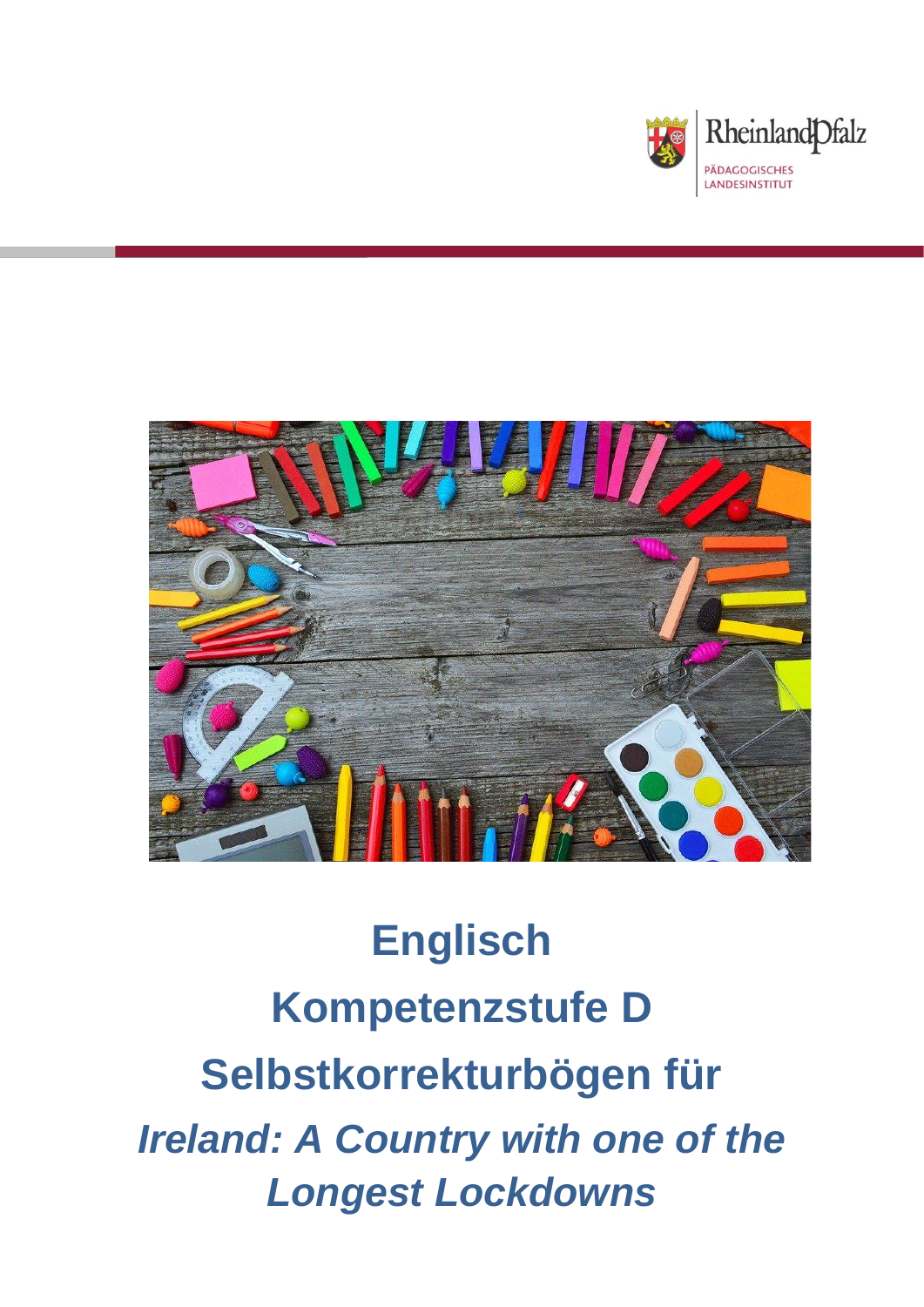

### Redaktion am PL und Koordination: Anna Schönbach (PL)

Übungen erstellt von Anna Schönbach (PL)

Layout: Tosca Michelle Satcher (PL)

Bilder: Wikimedia Creative Commons, Pixabay, Anna Schönbach (PL)

### **Liebe Schülerinnen und Schüler, sehr geehrte Kursleiterinnen und Kursleiter,**

### **Herzlich willkommen zur** *Autumn School English***!**

Die folgenden Seiten enthalten Selbstkorrekturbögen zu den Aufgaben "Ireland: a Country with one of the Longest Lockdowns".

Nach den Übungen befindet sich eine "Ampel" zur Selbsteinschätzung *Self-assessment.* Schülerinnen und Schüler kreuzen an, wie schwer sie die Aufgabe gefunden haben. *EXEREBERE* 

Diese sind eventuell hilfreich für ein Gespräch mit den Lehrkräften der Schülerinnen und Schüler. Anschließend, in den letzten 10-15 Minuten der jeweiligen Lerneinheit, ist es sinnvoll, die Aufgaben an Hand der Selbstkorrekturbögen durchzugehen. Diese

| $ightharpoonup$ Self-assessment                     |
|-----------------------------------------------------|
| For me, this task is                                |
| $\Box$ $\odot$ $\odot$ $\odot$ $\odot$ easy and fun |
| $\Box$ $\odot$ $\odot$ okay, but challenging        |
| $\circledcirc$ difficult<br>$\Box$                  |

enthalten wichtige Tipps für die jeweiligen Aufgaben und die Lösungsvorschläge.

Wir empfehlen den Schülerinnen und Schülern, die allgemeinen Tipps abzuhaken, wie z $R$ .

 $\Box$  ich habe die Ausdrücke aus der Language Help verwendet

 $\Box$  ich habe auch kreative Ideen umgesetzt

Anschließend bieten sich Korrekturen im Detail an.

 $\Box$  Ich habe meine Lösung mit der Musterlösung abgeglichen und sinnvolle

Ergänzungen gemacht

(anschließend folgt ein Lösungsvorschlag)

Wir werden uns über Ihre / Eure Rückmeldungen zu der Herbstschule sehr freuen.

**Das Fremdsprachenteam am Pädagogischen Landesinstitut**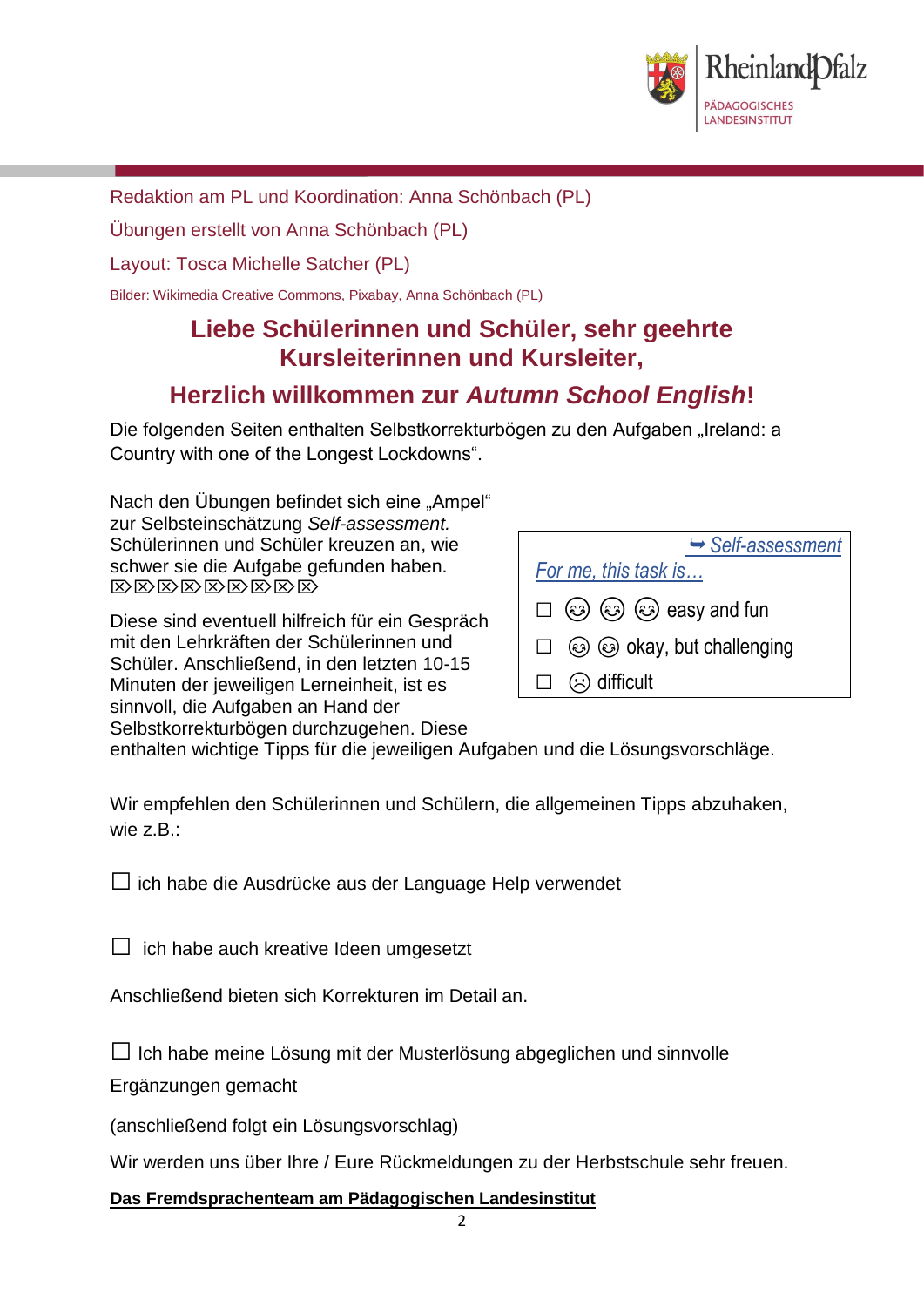

## **Getting started: Welcome to Ireland**

### **Getting started:** which of the pictures is most typical of Ireland? Why?

First, talk to your partner :

I would say the first picture is most typical of Ireland because it shows all important national symbols and typical Irish food and drink

I think the second picture is most typical of Ireland because it shows a typical Irish landscape with sheep grazing on the meadows.

I would rather say pictures three and four are most typical of Ireland because they show old castles and that's what I think of when I imagine Ireland.

In my view the last picture is the most typical of Ireland because it shows St. Patrick, the national patron saint of Ireland.

Describe the picture of your choice. Write at least 7 sentences. *Beschreibe ein Bild deiner Wahl. Schreibe mindestens 7 Sätze.*

### **Possible Solution:**

*I chose picture two. In the background, I can see a lighthouse and a kind of fortress which is built around it. In the far-left corner, I can see the sea. The sky is cloudy but still blue. In the foreground, I can see some sheep grazing on the meadows. When looking at the rocks in the foreground, you can see that Ireland is an isle. Ireland is also called the emerald isle and this picture reminds me of it.*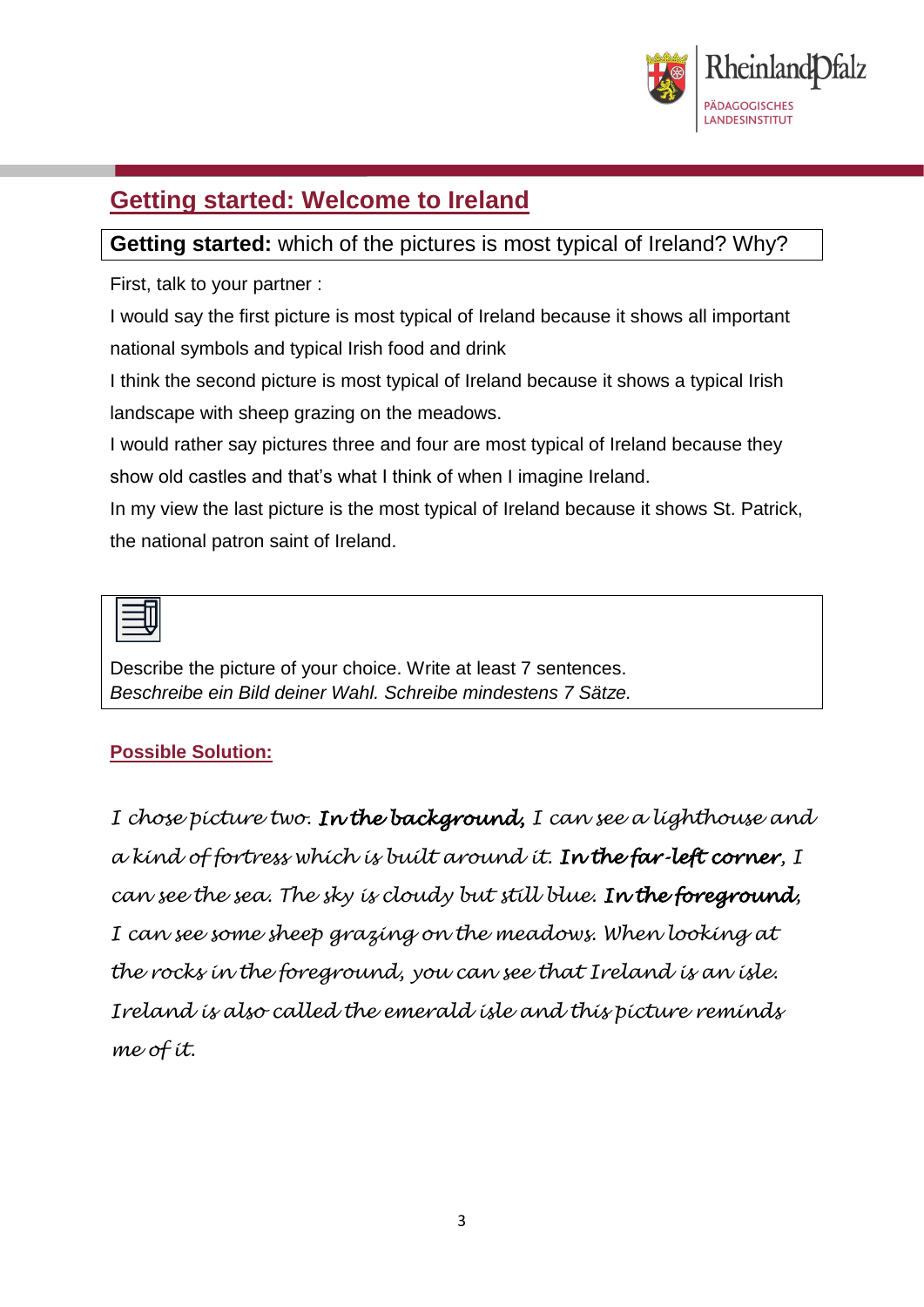

## **TOPIC 1: Exploring the map of Ireland.**

## **Task 1.**

Travel along the map and add the places along the way. *Reise entlang der Karte und füge die Orte hinzu.*

### **Solution:**

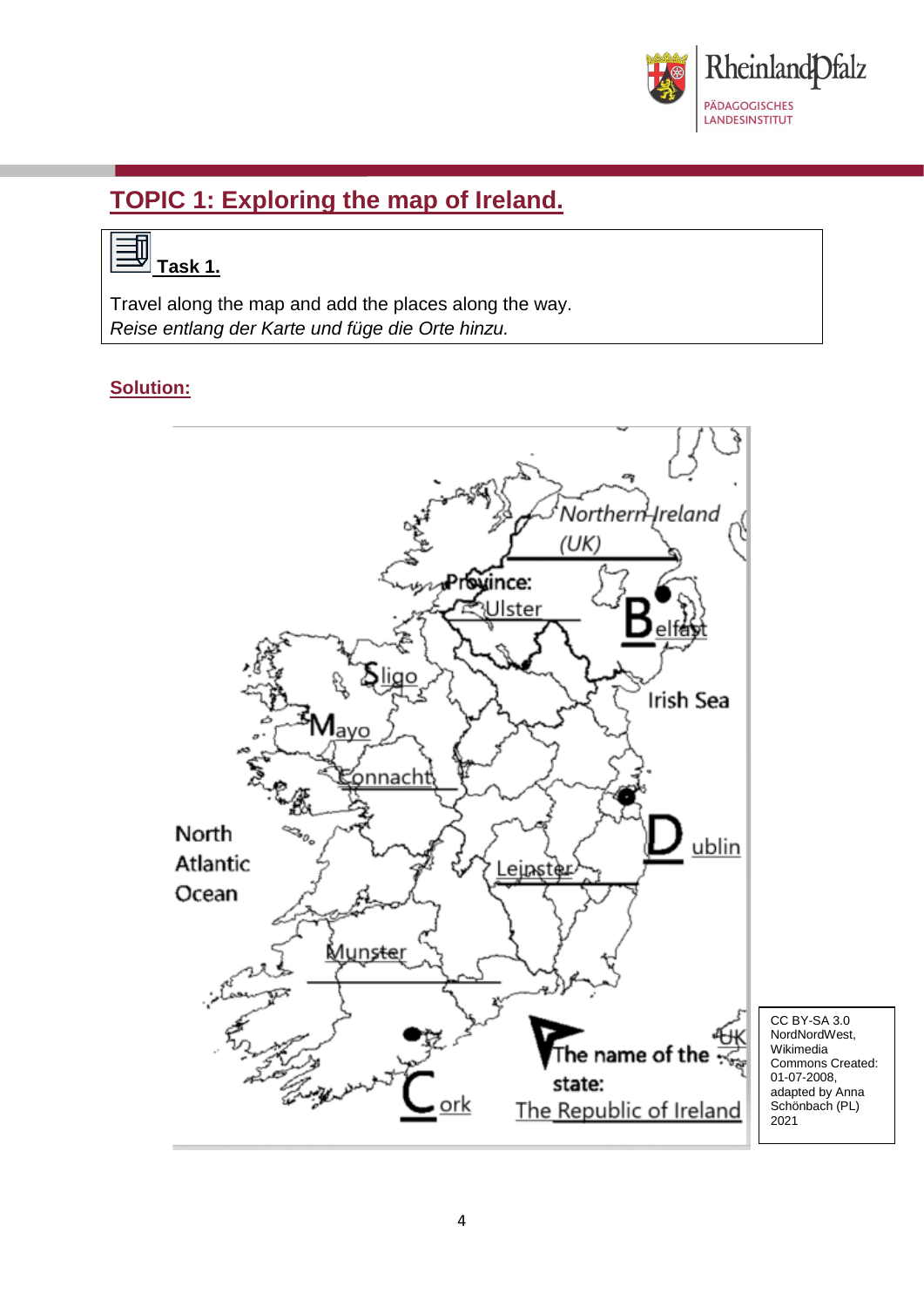



Please look at your map, check the text again and tick  $(\boxtimes)$  the correct answers: *Schaut noch einmal auf die Karte und auf den Text. Kreuze die richtigen Antworten an:*

Correct are: **A, B, C, E, I**. Wrong are: **D, F, G, H, J.**



Please correct the wrong statements from Task 2. *Verbessert die falschen Aussagen der Aufgabe 2:*

**D** is wrong because the text says in line 10 'You can find a lot of people in this area (Connacht) who speak the Irish language on a daily basis'. Dublin is not mentioned in this context.

**F** is wrong because Ulster is divided (text l.13) and only six counties are located in the UK. (text l. 14-15)

**G** is wrong because Sligo is only mentioned as a major city, not as the second largest one (text l. 8-9)

**H** is wrong because centenary means hundred, not fifty. (text l. 16)

**J** is wrong because Belfast is situated in the Republic of Ireland (map)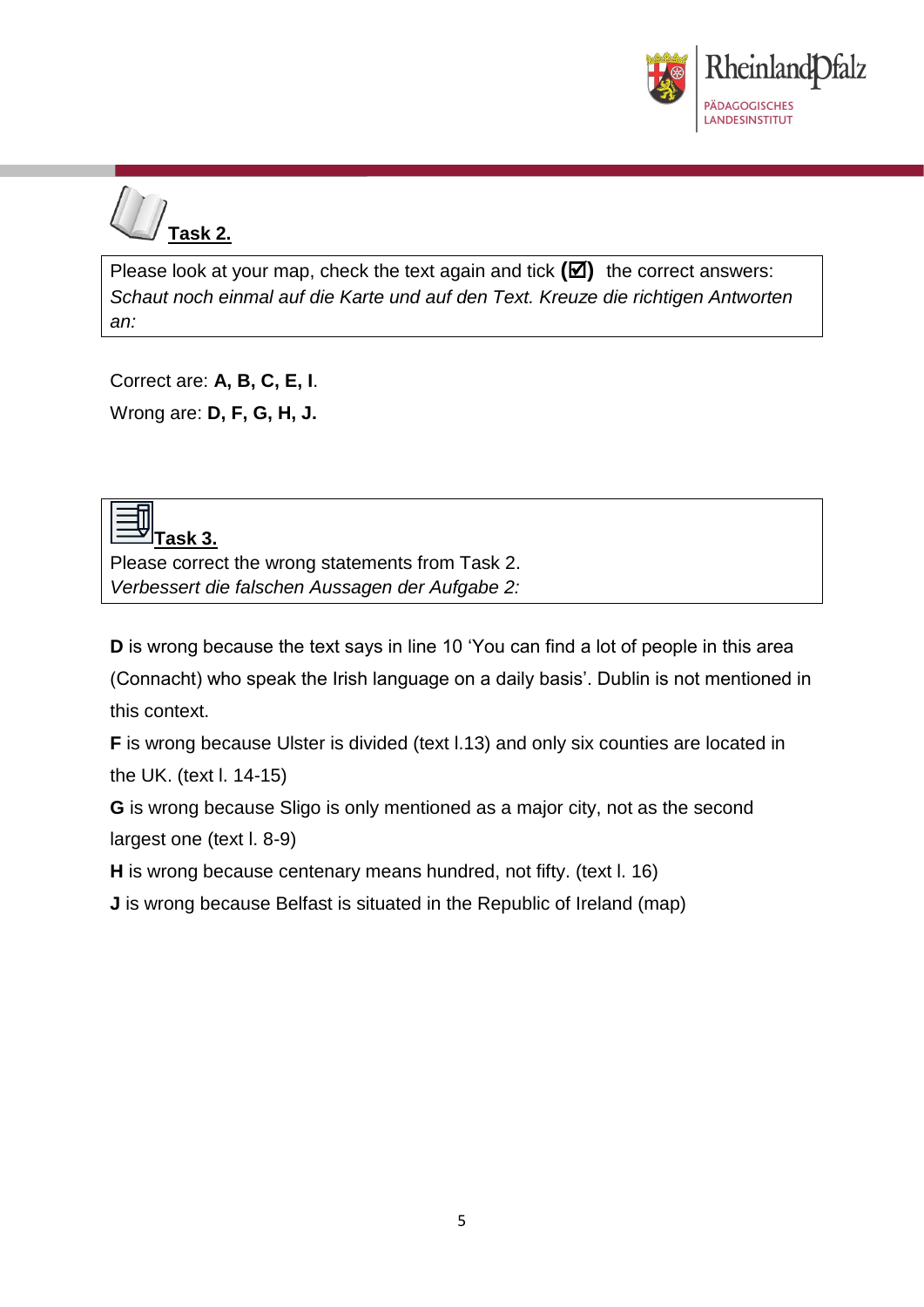

### **TOPIC 2: A European English-speaking Country with one of the Longest Lockdowns**

## **Task 1.**

 $\Box$ 

Who says this? Tick ( $\Box$ ) the correct name! Be careful: the wording of the statement is not directly the same as in the text. *Wer sagt das? Kreuze den richtigen Namen an.* 

| Statement number $1 =$ | Seamus                |
|------------------------|-----------------------|
| Statement number $2 =$ | Kara                  |
| Statement number $3 =$ | Seamus                |
| Statement number $4 =$ | Fiona                 |
| Statement number $5 =$ | Kara                  |
| Statement number $6 =$ | Michael               |
| Statement number $7 =$ | Fiona                 |
| Statement number $8 =$ | none of the teenagers |

**Correction with a partner**: You read out statement number one and your partner gives you the answer. Then you say whether it is right or wrong. Change roles.

| <b>Task 2.</b><br>verwende sie in einem kurzen Satz. |         | In the text, find English words for the given German words.<br>Schreibe die passenden englischen Wörter, die im Text vorkommen, auf und |
|------------------------------------------------------|---------|-----------------------------------------------------------------------------------------------------------------------------------------|
|                                                      |         |                                                                                                                                         |
| lang                                                 | long    | The lockdown was long.                                                                                                                  |
| länger                                               | longer  | But the lockdown in Ireland was longer.                                                                                                 |
| am längsten                                          | longest | The country with the longest lockdown is /                                                                                              |
|                                                      |         | was Ireland.                                                                                                                            |
| schlechte (Noten)                                    | bad     | Some students got bad marks during the                                                                                                  |

lockdown.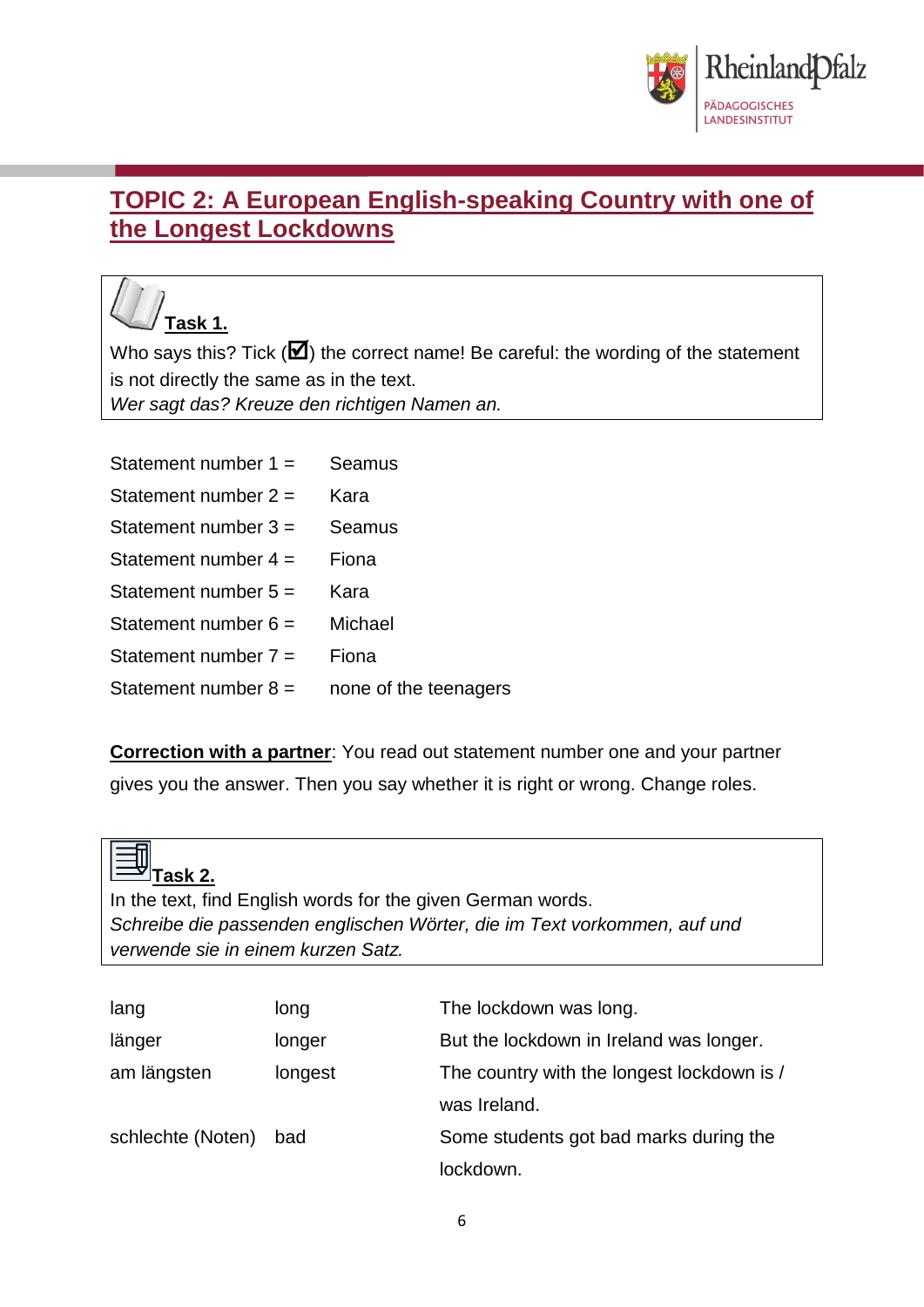

| schlechtere (Note)  | worse            | The time during the lockdown was bad, but it<br>could have been worse. |                                      |
|---------------------|------------------|------------------------------------------------------------------------|--------------------------------------|
| die schlechtesten   | worst            | The worst about the lockdown was that I<br>couldn't meet my friends.   |                                      |
| interessant         | interesting      |                                                                        | I like interesting games like chess. |
| interessanter       | more interesting |                                                                        | Board games are more interesting     |
|                     |                  |                                                                        | than computer games.                 |
| am interessantesten | most interesting |                                                                        | My family and I have found the most  |
|                     |                  |                                                                        | interesting games to play together   |
|                     |                  |                                                                        | during the lockdown                  |

| Гаsk 3.                      |         |                |               |                        |  |
|------------------------------|---------|----------------|---------------|------------------------|--|
| Complete the table:          |         |                |               |                        |  |
| Vervollständige die Tabelle. |         |                |               |                        |  |
| dt.<br>Ubersetzung           | $\div$  | $++$           | $+ + +$       |                        |  |
| alt                          | old     | older (than)   | the oldest    | less old (than)        |  |
| nett                         | nice    | nicer          | the nicest    | less nice (than)       |  |
| komisch,<br>merkwürdig       | strange | stranger       | the strangest | less strange<br>(than) |  |
| nah                          | close   | closer (than)  | the closest   | less close (than)      |  |
| neu                          | new     | newer (than)   | the newest    | less new (than)        |  |
| groß                         | big     | bigger (than)  | the biggest   | less big (than)        |  |
| glücklich                    | happy   | happier (than) | the happiest  | less happy (than)      |  |
| glücklich                    | lucky   | luckier (than) | the luckiest  | less lucky (than)      |  |
| beschäftigt                  | busy    | busier (than)  | the busiest   | less busy (than)       |  |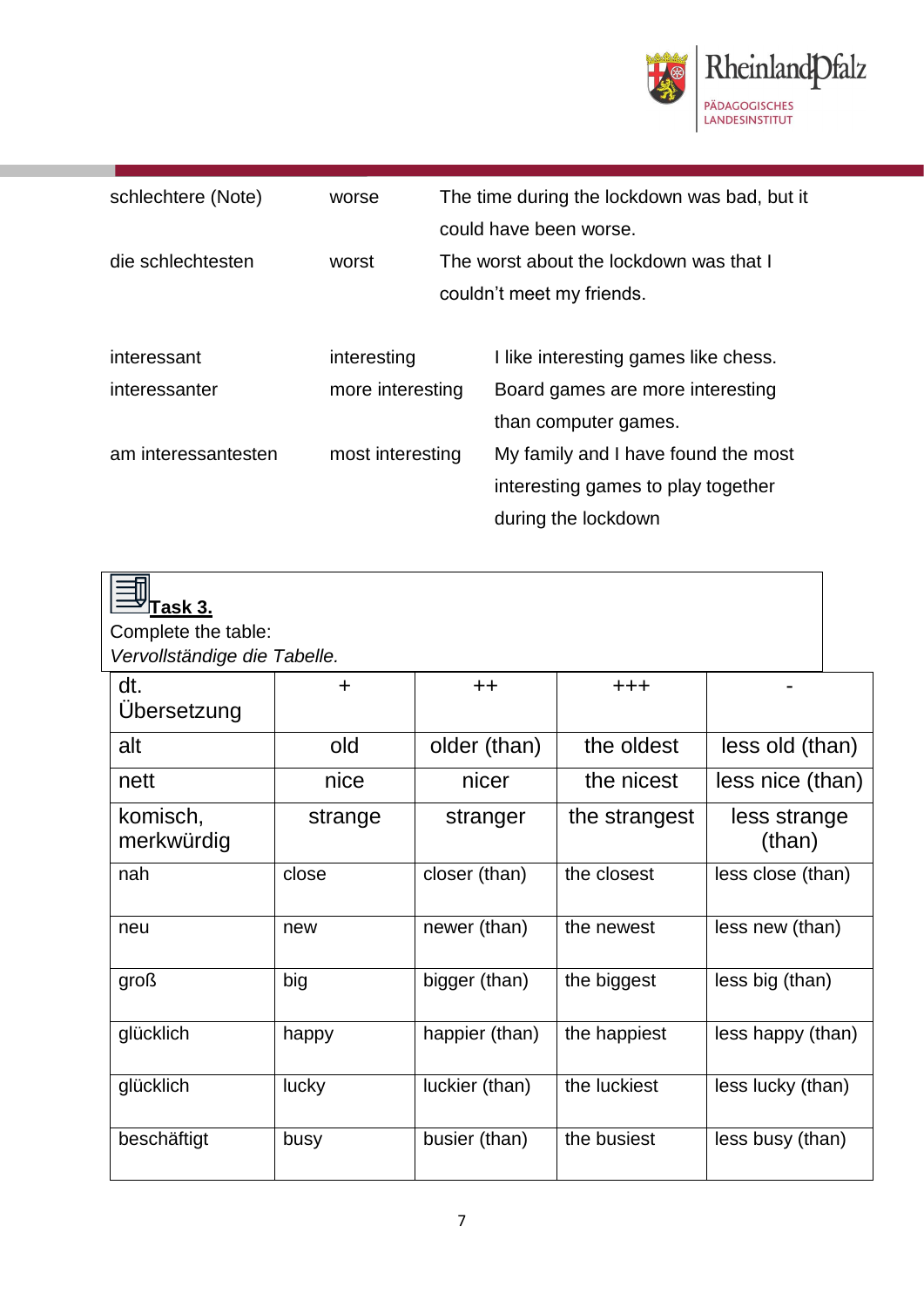

| langweilig  | dull        | duller (than) | the dullest     | less dull (than)   |
|-------------|-------------|---------------|-----------------|--------------------|
|             |             |               |                 |                    |
|             |             |               |                 |                    |
| langweilig  | boring      | more boring   | the most boring | less boring (than) |
|             |             |               |                 |                    |
|             |             |               |                 |                    |
|             |             | (than)        |                 |                    |
|             |             |               |                 |                    |
|             |             |               |                 |                    |
| interessant | interesting | more          | the most        | less interesting   |
|             |             |               |                 |                    |
|             |             | interesting   | interesting     | (than)             |
|             |             |               |                 |                    |
|             |             |               |                 |                    |
|             |             | (than)        |                 |                    |
|             |             |               |                 |                    |
|             |             |               |                 |                    |
| entspannt   | relaxed     | more relaxed  | the most        | less relaxed       |
|             |             |               |                 |                    |
|             |             |               |                 |                    |
|             |             | (than)        | relaxed         | (than)             |
|             |             |               |                 |                    |
|             |             |               |                 |                    |

## **Task 4.**

Complete the sentences and tick: do you agree or disagree with this statement? *Vervollständige die Sätze und kreuze an: stimmst du zu oder nicht?*

| <b>Sentence</b>                                                                              | I agree        | I disagree  |
|----------------------------------------------------------------------------------------------|----------------|-------------|
| Family members are nice (nice) to each other.                                                | your<br>choice | your choice |
| Girls are happier (happy) to have more family time than boys.                                | your<br>choice | your choice |
| Parents are busy (busy) during the lockdown.                                                 | vour<br>choice | your choice |
| Conversations online are more interesting (interesting) than<br>meeting people in real life. | your<br>choice | your choice |
| Computer games are more boring (boring) than board games                                     | vour<br>choice | your choice |
| Parents are the happiest (happy) if they don't have to work.                                 | your<br>choice | your choice |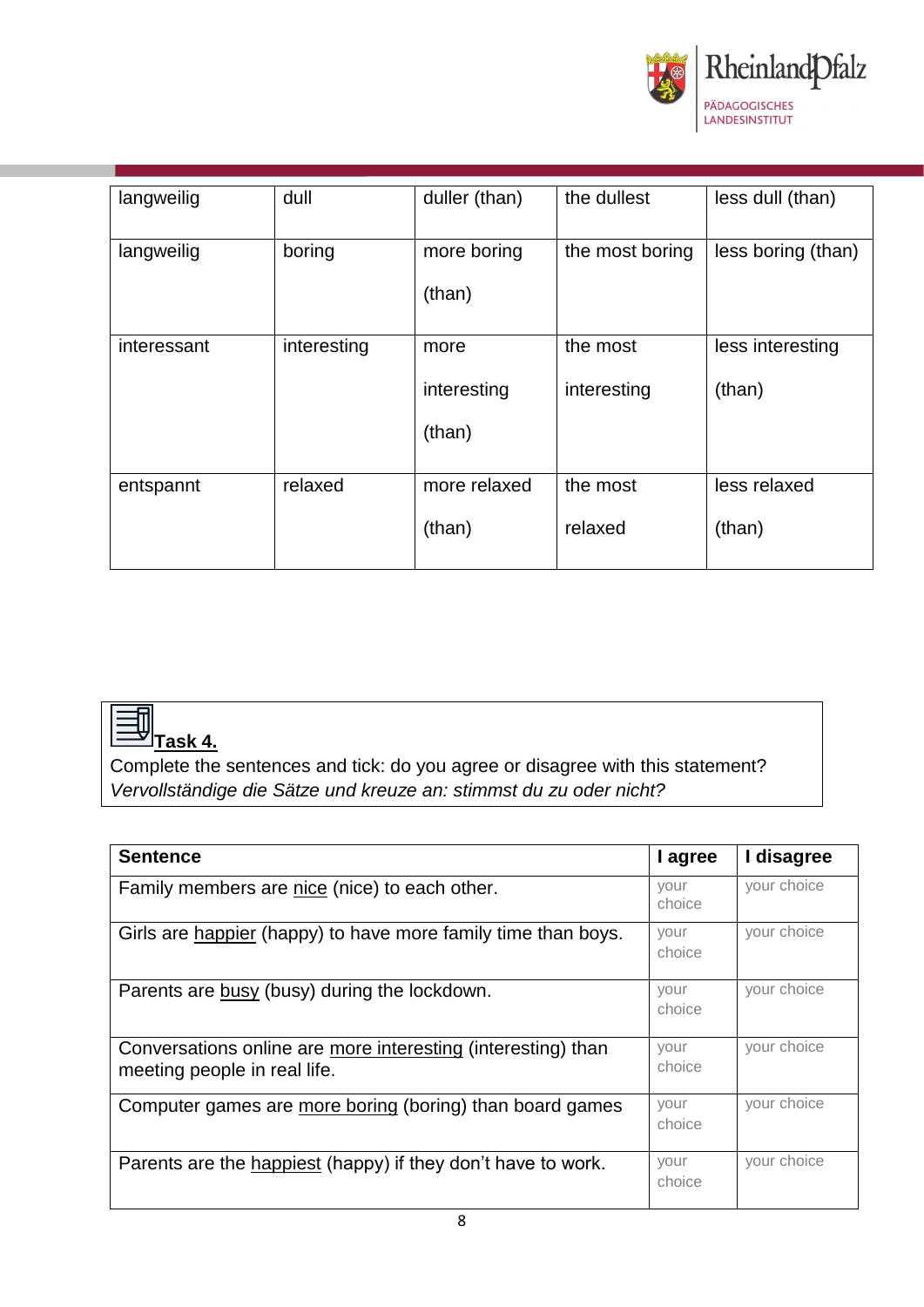

## **Task 5.**

Choose one or two statements from above. Write your opinion about these statements. Use adjectives to compare things. Write at least 80 words. *Wähle ein oder zwei der obenstehenden Aussagen. Schreibe deine Meinung über die Aussage und benutze Adjektive, um Dinge zu vergleichen. Schreibe mindestens 80 Wörter.* 

### **Possible Solution:**

*I don't agree that parents are happiest when they don't have to*  work. My mother, for example, is happier to go to work than my *father. She says that it is better than to be at home with us all the time.*

*I don't agree that computer games are more boring than board games, because when playing computer games, you can do many more things than in reality. And you are in another world. You can also play online games with other people.*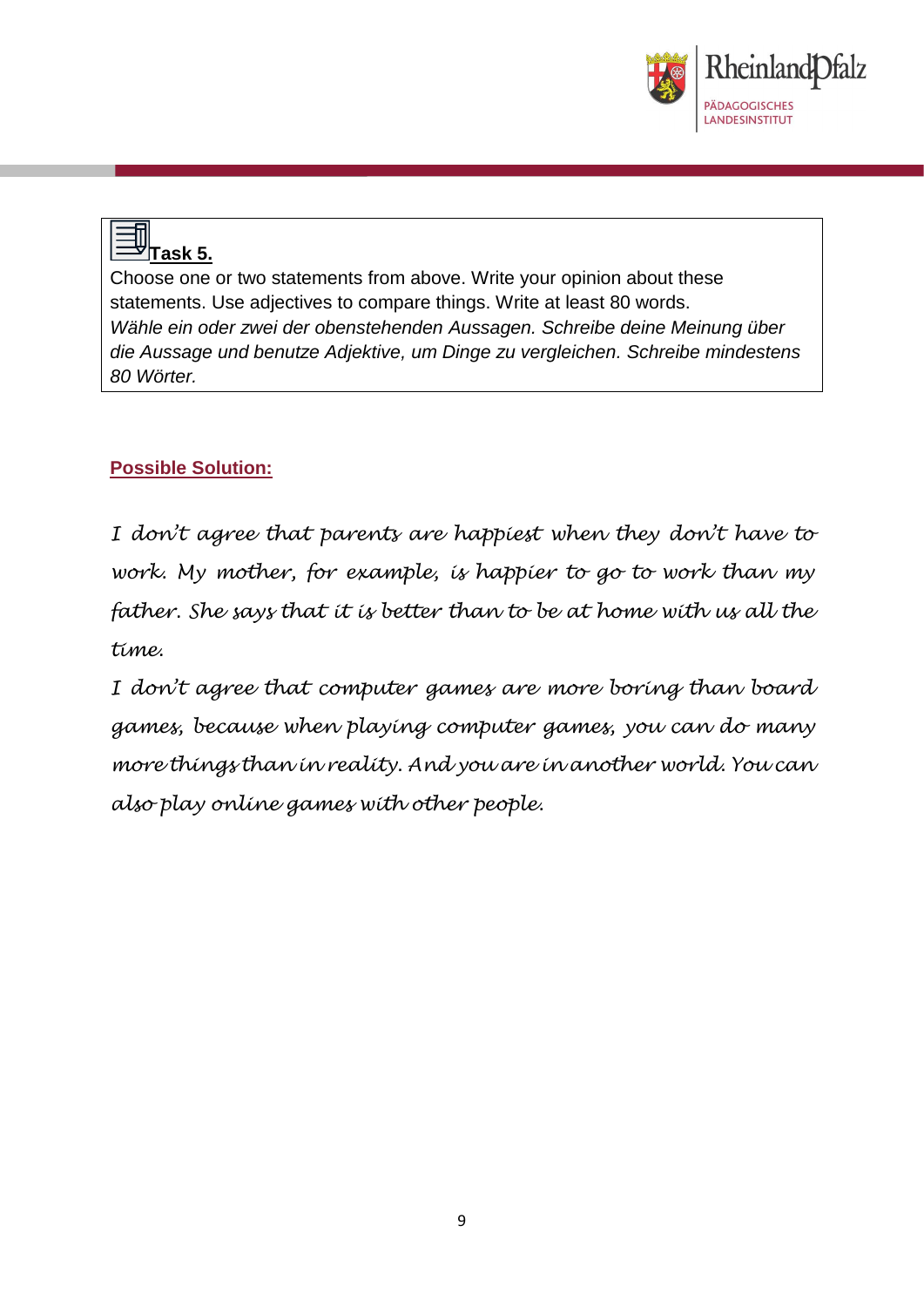

# **Task 6.**

Take notes on the places where Michael, Seamus, Fiona and Kara come from and about their families.

*Mache dir Notizen, wo Michael, Seamus, Fiona und Kara leben und über ihre Familien.*

### Michael

comes from Dublin

Lives with his mother

Mother is very busy

### Seamus

comes from Mayo

has a brother

is interested in cinema

help each other with homework

fights more often with his brother

#### Fiona

comes from Galway

has a sister

it is the happiest time for her

mother is her best teacher

is closer to her parents and sister now

Kara

comes from Cork

parents work from the kitchen table

asks parents for help

plays board games with her parents

They have in common:

Michael and Kara don't have brothers or sisters. Seamus and Fiona have brothers and sisters. Fiona and Kara's parents help them with their school assignments. Kara and Fiona are closer to their parents now than before the lockdown. Michael and Seamus's parents can't/don't help them with their school exercises.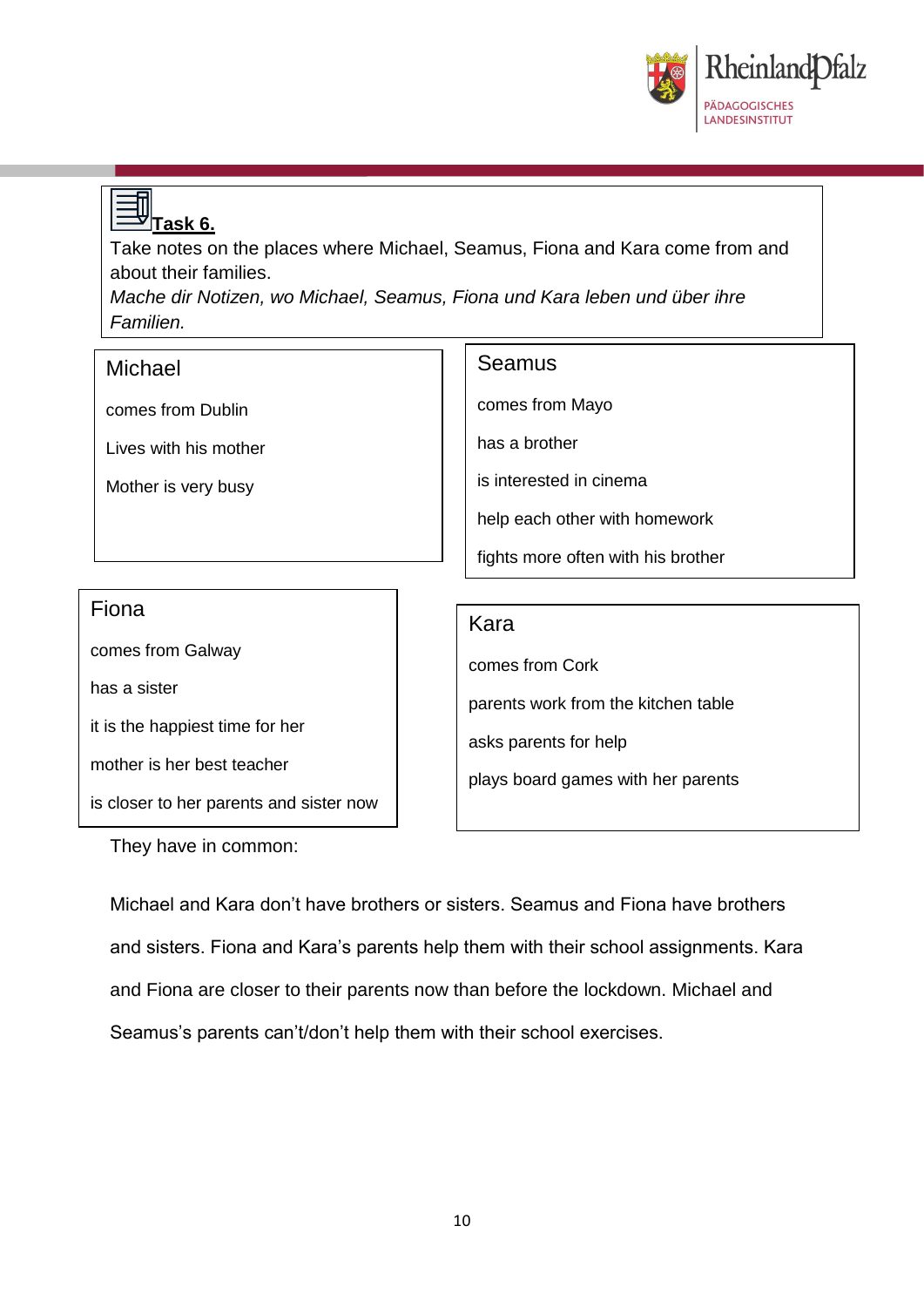

| ÷.<br>к<br>a<br>15 |
|--------------------|
|--------------------|

Choose one of the teenagers and write them a message. Introduce yourself, tell them about your lockdown experience and ask them questions. Write at least 120 words. *Wähle eine(n) Jugendliche(n) aus dem Text. Schreibe an diese Person, um Dich vorzustellen. Berichte über Deine Erfahrungen im Lockdown und stelle der Person Fragen. Schreibe mindestens 120 Wörter.* 

### **Possible Solution:**

*Hello Kara,*

*my name is Lilly. I'm from Germany. For me, the lockdown was not too bad. I could stay at home in my room and could do my school exercises when I wanted to. Of course, we had videoconferences in the morning, but they were rather boring because very often the internet was not working and you had to wait and wait and wait. My parents were at home too, and this was not nice sometimes, because they always watched what I was doing.*

*Do you have your own room?*

*Did your parents also watch all the time what you were doing?*

*See you,*

*Lilly*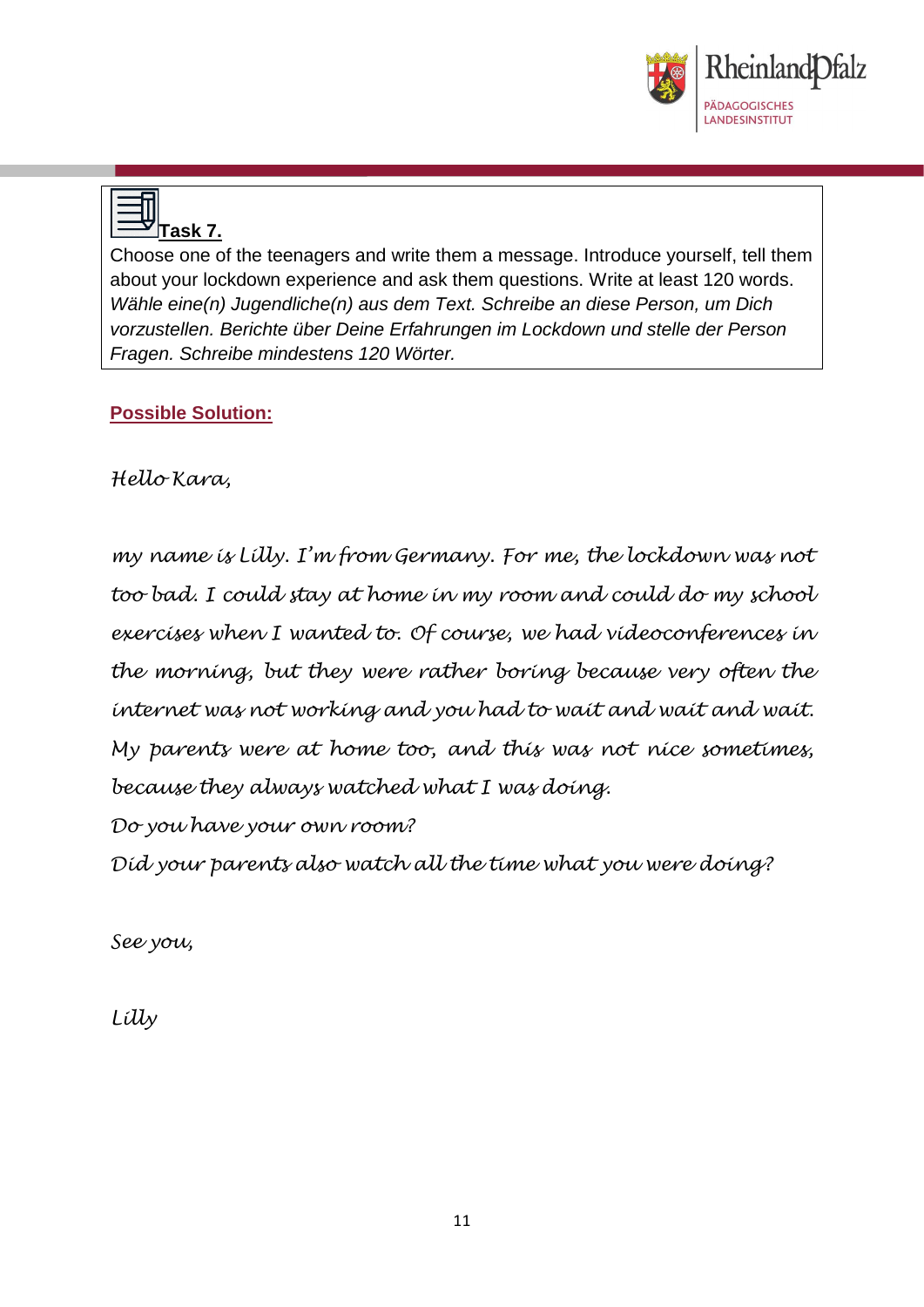



Which of the cities and which of the places do you find the most interesting? Why? *Welche Stadt und welchen Ort findest du am interessantesten? Warum?*

### **Possible Solution:**

*I find Dublin the most interesting city because it is the capital of Ireland, and there are (surely) many things to see. I heard there is a statue of Molly Malone and a museum of emigration with multimedia shows. As soon as I can travel to Ireland, I will see these sights.*

*I am also very curious about the cafés and restaurants in Dublin. Do they have a lot of sea food?* 

*I find the castle in the photo the most interesting because it is very old and looks a bit scary, like in horror stories or horror films. I like the spooky atmosphere. I would like to visit this castle and find out more about it. I thought that only England had castles, but now I know that I can find these attractions in Ireland, too. I would download an audio book and listen to it right there, in front of the castle. Maybe they also have an audio guide for tourists.*